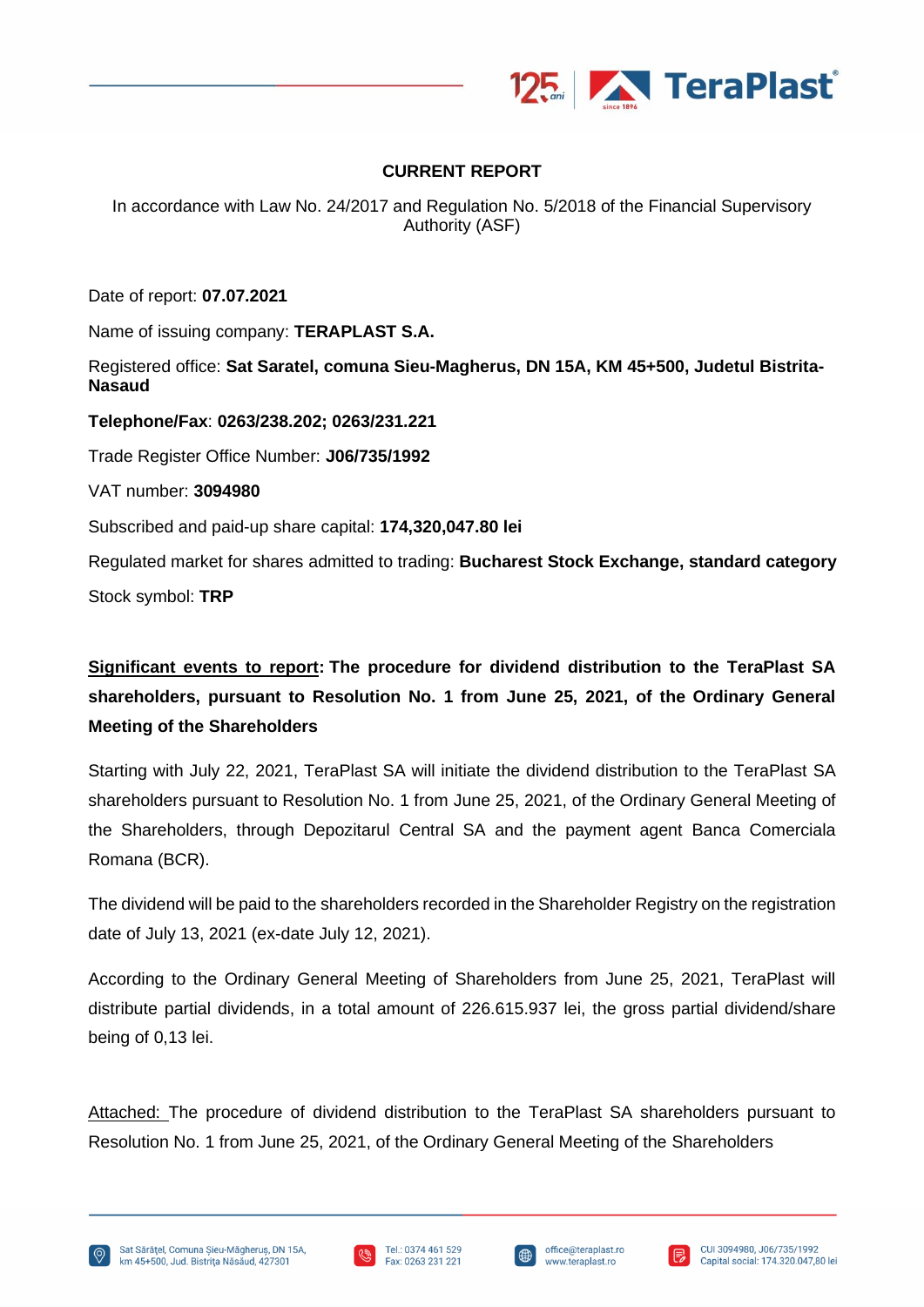

### **The procedure for dividend distribution to the TeraPlast SA shareholders, pursuant to Resolution No. 1 from June 25, 2021, of the Ordinary General Meeting of the Shareholders**

Pursuant to Resolution No.1 of the TeraPlast S.A. Ordinary General Meeting of the Shareholders from June 25, 2021, a total amount of **RON 226.615.937** was approved for dividends distribution, the **gross dividend/share being of RON 0,13**.

Dividends shall be paid starting **July 22, 2021 – Payment date,** for both in cash and by bank transfer payments to the shareholders recorded in the Register of TeraPlast SA's Shareholders **July 13, 2021 – Registration date**. The "ex-date" is July 12, 2021.

The tax on the dividends shall be calculated and withheld by TeraPlast SA from the gross dividend in compliance with the relevant legal provisions, where applicable.

The fee for dividend payment in cash or by bank transfer shall be incurred by TeraPlast SA.

The changes in the data present in the Shareholders' Register (change of name, address, identity data etc.) can be made only by Depozitarul Central S.A., registered office in Bucharest B-dul Carol I, nr. 34-36, sector 2, floor 3, upon the shareholder's / interested party's request.

The fees for the amendment of the personal data in TeraPlast's Shareholders' Register kept by Depozitarul Central SA or for the IBAN code collection form shall be incumbent on the bearers of the financial instruments.

#### **Means of dividends payment:**

#### **I. Payments by bank transfer**

Starting the date of this notice **the shareholders, be it individuals or legal entities, that are shareholders unrepresented by the Participant, who wish their dividends to be paid by bank transfer** can request the necessary documents and send them to Depozitarul Central S.A. The latter shall pay the dividends **by bank transfer starting July 22, 2021,** after having received and assessed the documentation as follows:

**1.** *The individuals bearers of financial instruments, in person or by a legal or official representative* shall submit to Depozitarul Central the IBAN code collection form indicating the bank and the account number (IBAN) open on the name of the bearer of the financial instruments (the template is available on the website of Depozitarul Central - [www.depozitarulcentral.ro](http://www.depozitarulcentral.ro/)), together with:

• a copy of the valid ID card with legible NIC No.  $-$  signed by the bearer as a "certified true copy of the original";

• original banking statement or a document issued by the bank (signed and sealed) confirming the existence of the bank account on the name of the bearer of the financial instruments also mentioning the IBAN;

• the copy of the documents confirming the position of the signatory of the request of legal or official representative if required, signed by the bearer as a "certified true copy of the original";

- the copy of the receipt confirming the payment of the IBAN code collection fee;
- **2.** *The legal entities bearers of financial instruments by a legal or official representative* shall submit to Depozitarul Central the IBAN code collection form indicating the bank and the account number (IBAN) open on the name of the bearer of the financial instruments (the template is available on the website of Depozitarul Central: www.depozitarulcentral.ro), together with:

• a copy of the certificate of incorporation– signed by the bearer as a "certified true copy of the original";

• a copy of the document certifying the person's capacity of legal representative of the company (Certificate of good standing issued by the Registrar of Companies / or a similar body for foreign companies) – signed by the bearer as a "certified true copy of the original";







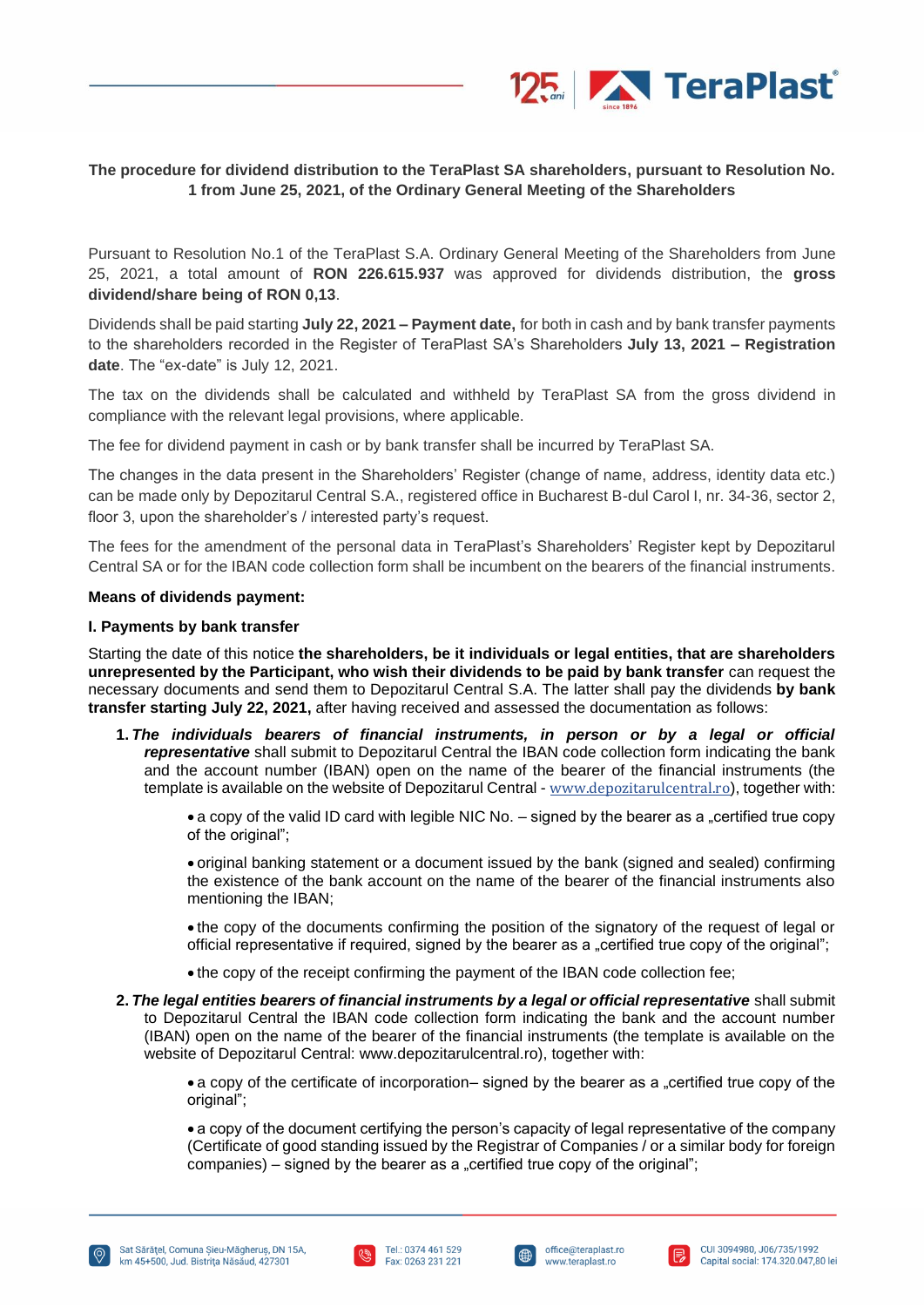

• a copy of the documents certifying the applicant's capacity of official representative of the company if applicable - signed by the bearer as a "certified true copy of the original";

• original banking statement or a document issued by the bank (signed and sealed) confirming the existence of the bank account on the name of the bearer legal entitity also mentioning the IBAN code;

• the copy of the receipt confirming the payment of the IBAN code collection fee;

#### *3. If individual client comes in person in any Banca Comerciala Romana agency, the payment can be made by bank transfer too, upon his/her request.*

The documents submitted in a foreign language shall be accompanied by a notarized translation into Romanian, and if they were issued by a foreign authority, they will bear the apostille or super legalization as the case may be.

If you want your payment to be made by bank transfer on the Payment date July 22, 2021, the IBAN code collection forms must be received by Depozitarul Central at least 4 days before the payment date.

The IBAN code collection forms shall be sent to: Depozitarul Central SA – Bucharest, Bdul Carol I nr. 34-36, floor 3, sector 2 or submitted directly to Depozitarul Central S.A.

All the aforementioned requests shall also contain the e-mail and the phone number which the shareholders or the agents/representatives can be contacted at for any further clarification.

#### **II. Payments in cash**

**For the individual shareholders who are not represented by a Participant** (Custodian banks or brokers, participants to the compensation and settlement system and the register of Depozitarul Central) who do not request and/or send the necessary documents for the payment by bank transfer, **the dividends can be paid in cash at any of the cash desks of Banca Comerciala Romana in the country**, via Depozitarul Central S.A., **starting July 22, 2021 (payment date).**

The individual shareholders can go to the cash desks of Banca Comerciala Romana anywhere in the country during the opening hours of the latter.

The dividends can be collected by the shareholders in person or by their legal or official representative as follows:

- 1. Any payment at the desk will be confirmed by signature of the person who takes the money, on the receipt for the payment.
- **2.** In the case of **Bearers unrepresented by a Participant, who are resident individuals referring directly to the cash desks,** the money shall be paid against an ID containing the NIC No. legibly. The Bearers unrepresented by a Participant shall be identified based on the information found in the relevant NIC No. field.
- **3.** In the case **of Bearers unrepresented by a Participant, who are non-resident individuals referring directly to the cash desks,** the money shall be paid against their passport whose serial number shall match the data in the File.
- **4.** In the case **of Bearers unrepresented by a Participant, who are individuals under the age of 14,** the money shall be paid to their legal representative in the matter, namely the underage person's guardian/parent against the following documents: the birth certificate of the Bearer unrepresented by a Participant containing the person's NIC no. + 1 certified true copy of the original document (the photocopy shall be withheld), the deed that ascertains the guardianship if the guardian is not a parent + 1 certified copy of the original document (the photocopy shall be withheld), and the guardian's/parent's ID card + 1 certified copy of the original document (the photocopy shall be withheld).
- **5.** In the case **of Bearers unrepresented by a Participant, who are conservatee individuals***,* the money shall be paid by the conservator of the person against certain documents: the ID card of the Bearers unrepresented by a Participant containing the person's NIC no + 1 certified true copy of the original document (the photocopy shall be withheld), the deed by which the conservatorship





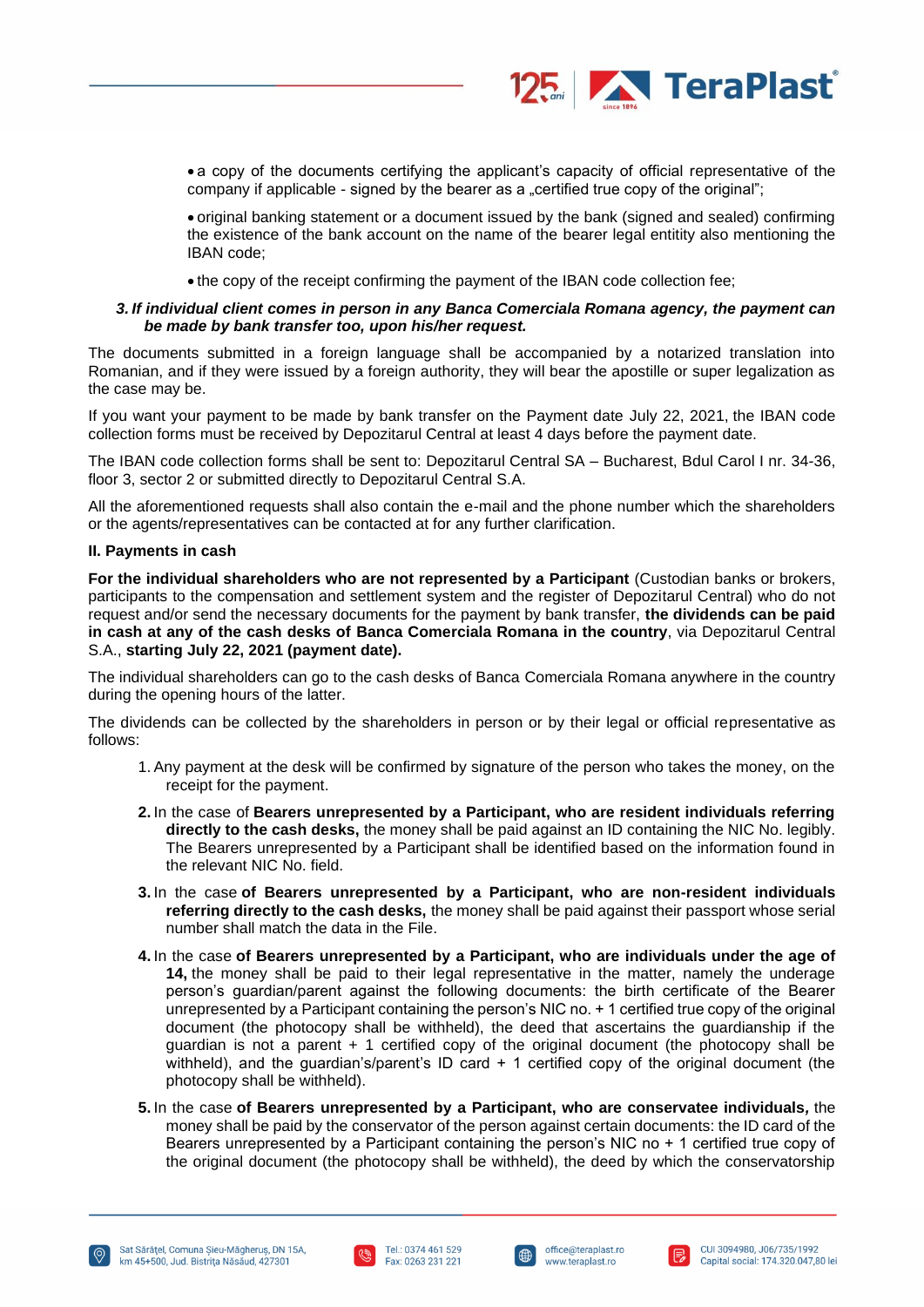

has been set up + certified true copy of the original document (the photocopy shall be withheld) as well as the conservator's ID card + 1 certified true copy of the original document (the photocopy shall be withheld).

- 6. In the case **of Bearers unrepresented by a Participant, who are individuals not referring to the cash desks in person but rather authorize another person for this purpose,** the money shall be paid to the proxy of the person against certain documents: a notarized limited power of attorney that would contain the authorization for the collection of the amount issued not more than 3 years before the date of payment except for the cases in which the power of attorney has been granted for a period of time exceeding 3 years and is valid on the date of payment + 1 certified true copy of the original document (the photocopy shall be withheld) and the proxy's ID card + 1 certified true copy of the original document (the photocopy shall be withheld).
- 7. The documents submitted in a foreign language shall be accompanied by a notarized translation into Romanian, and if they were issued by a foreign authority, they will bear the apostille or super legalization as the case may be.

#### Exceptional situations:

The amounts will not be paid at the cash desk in the following cases:

- a) To the bearers unrepresented by a Participant of whose NIC in the papers presented at the desk is not the same with the one in the files, they being directed to the Depozitarul Central.
- b) To the inheritors of the deceased bearers unrepresented by the Participant existing in the files. They will be directed to the Depozitarul Central.
- c) In any other exceptional situation, which is not presented in the present Contract, case in which the bearers unrepresented by the Participant shall contact de Central Depositary.
- d) Amounts larger than RON 10.000 (as of Law no. 70/2015) can be payed by bank transfer according to the stipulation above.

**The payment can also be done by bank transfer upon the request of the individual client referring to any Banca Comerciala Romana agency.**

**III. By Participants (Custodian banks or Brokers): Individuals and legal entities / other entities who have already opened an account with the Participant (agent participant to the compensation and settlement system and the register of the Central Depository):**

*The bearer of financial instruments, individuals, legal entities or other entities who have shares highlighted in Section 2 of TeraPlast's SA Shareholders Register on the registration date* shall receive net dividends via Depozitarul Central in the Participants' accounts, opened to the banks of settlement, on the payment date July 22, 2021.

*Investment funds without legal personality.* Not-withholding the dividend tax by reference to article 43 of the Tax Code to shareholders, investment funds without legal personality, as per Romanian capital market regulations, is subject to receipt by Teraplast (at the address Teraplast Industrial Park, DN 15A, km 45+500, Bistrita Nasaud county, in attention financial department, or by e-mail with an extended electronic signature enclosed according to Law no. 455/2001 regarding the electronic signatures, at kinga.vaida@teraplast.ro) until July 15, 2021, of the following documents:

- statement signed by the legal representative/authorized person representing the investment fund attesting the fact that the investment fund does not have legal personality and also the identification information (sole registration code, as it is mentioned in the Shareholders Registry of Teraplast SA, available at the Depozitarul Central, the full name of the investment fund, registration number at FSA, number and date of the FSA notification and its validity).
	- Copy of the valid identification card for the legal representative/authorized person representing the investment fund – identity card with CNP for Romania citizens or passport with identification no. for the foreign citizens.





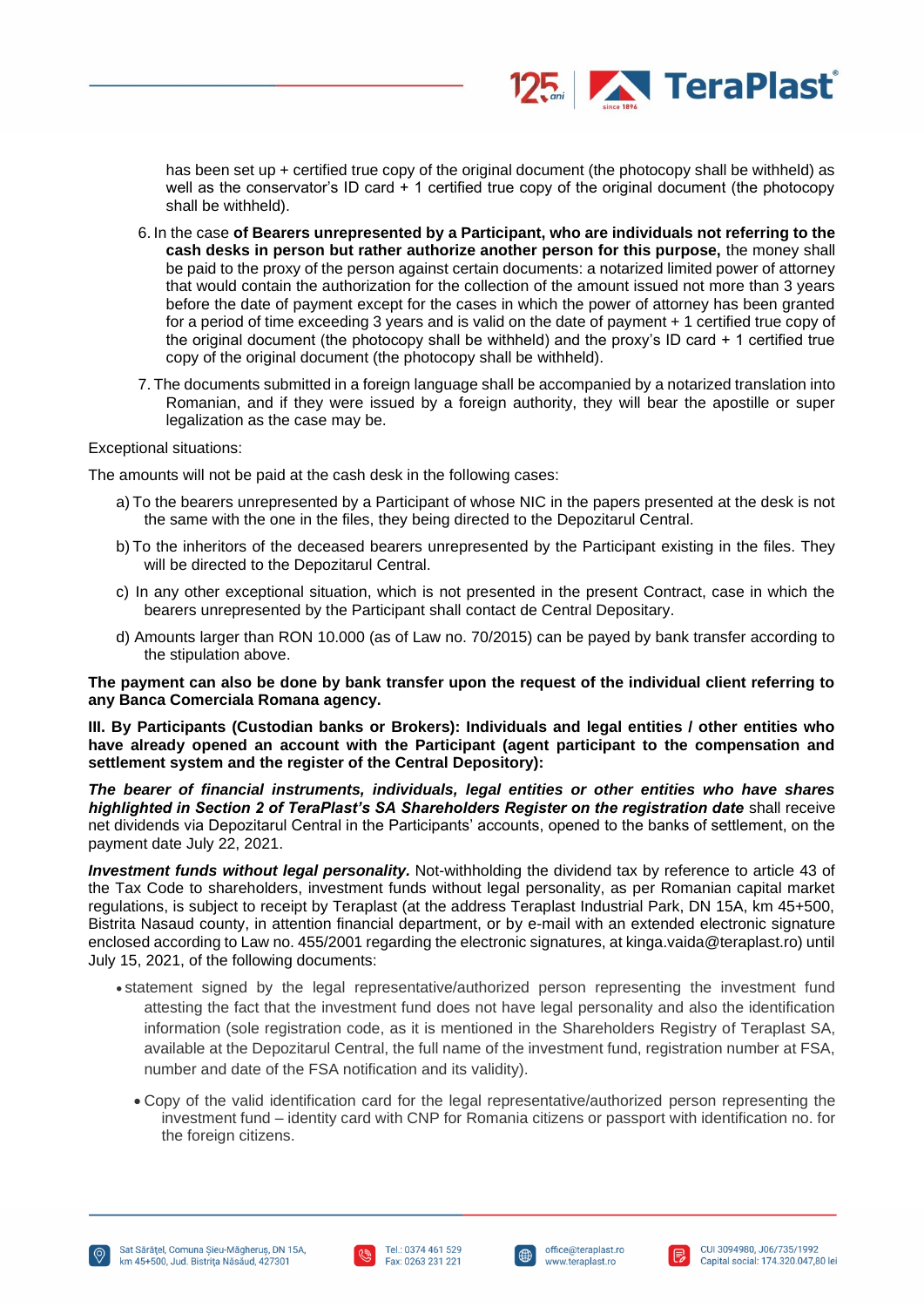

• Copy of the relevant document attesting the title of the person signing the declaration of legal representative/authorized person representing the investment fund.

Thus, in the case of the investment funds represented by a Participant, TeraPlast shall withhold dividend tax from the gross dividend at the standard tax rate in force provided by the Fiscal Code if such shareholders did not provide the documents mentioned above regarding the investment funds without legal personality and potential clarifications until July 15, 2021.

#### **IV. Special cases**

- **1.** *In the case of deceased individual shareholders,* the dividends shall be paid upon the heirs' request by bank transfer or in cash only after the heirs previously requested to Depozitarul Central S.A. and had the share transfer registered to the heirs' name after the transfer of the inheritance, and TeraPlast S.A. shall recalculate the dividends due to them.
- **2.** *Co-owned shares.* In the case of co-owned shares, the dividends shall be paid according to the following instances:
	- In the case of payments made by bank transfer, the dividends due to the co-owners shall be transferred into the account indicated by all the co-owners in a joint application submitted to Depozitarul Central S.A.
	- In case of payments in cash, the payments shall be made in cash provided all the co-owners go at the Banca Comerciala Romana agency, in person or by a legal and/or official representative, and submit the documents set forth above related to cash payments.
	- In the case of payments to individuals who have an account with the Participant the dividends due to the co-owners shall be transferred to the Participant whose clients they are.
	- In case the co-owners request both the registration with Depozitarul Central of the direct ownership transfer of the financial instruments pursuant to the joint possession termination in compliance with the applicable legal status and the direct payment to each co-owner according to the number of instruments on which they acquired exclusive ownership, Depozitarul Central shall block the payment of dividends, and the payment shall be made to each former co-owner according to this procedure.

**The non-resident individuals/legal entity shareholders shall submit the documents required for the payment of dividends according to the aspects mentioned above as well as** the certificate of tax residence issued by the competent authority of their country of residence in compliance with Law 571/2003 as updated and the implementing regulations for the enforcement of the a double taxation conventions concerning income and capital tax and the enforcement on the joint fiscal status for the shareholders residing in EU and EFTA member states. If the shareholder does not submit the certificate of tax residence the withheld tax shall be calculated by taxation on the rate applicable to the resident shareholders. The certificate of tax residence for the year in which the payment of dividends is made during the validity thereof, in the original or notarized copy, bearing an apostille / super legalization as the case may be, accompanied by an authorized translation as well as the contact details (e-mail and phone) for any further clarifications on the tax certificates shall be sent to the registered office address of TeraPlast S.A. in TeraPlast Industrial Park, Saratel village, Sieu-Magherus commune, DN 15A, km 45+500, Bistrita-Nasaud County, to the attention of the Financial Department.

*The pension funds* shall send the following documents to the registered office of Teraplast S.A., in Teraplast Industrial Park, Saratel village, Sieu-Magherus commune, DN 15A, km 45+500, Bistrita-Nasaud County, to the attention of the Financial Department, or by e-mail with the extended electronic signature enclosed as of Law no. 455/2017 regarding the electronic signature, at e-mail kinga.vaida@teraplast.ro, **until July 15, 2021 at the latest**:

- a copy of the valid ID card of the legal representative of the fund management company
- ID card of the Romanian citizens containing the legible NIC No. or passport with identification number for foreign citizens